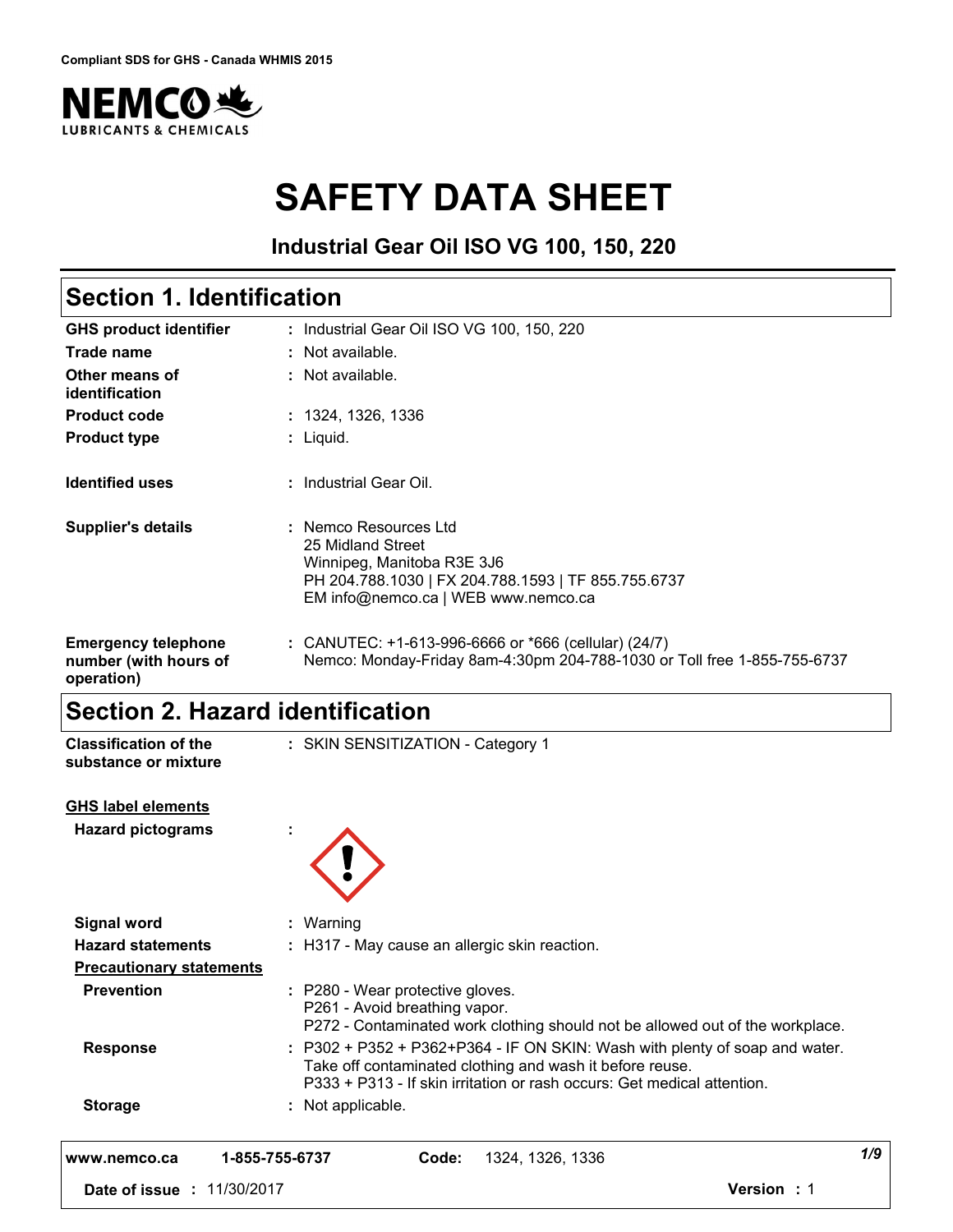

## **Section 2. Hazard identification**

**Disposal :** P501 - Dispose of contents and container in accordance with all local, regional, national and international regulations.

**Other hazards which do not :** None known. **result in classification/ HHNOC/PHNOC**

**CAS number/other identifiers**

## **Section 3. Composition/information on ingredients**

| Substance/mixture                | : Mixture        |
|----------------------------------|------------------|
| Other means of<br>identification | : Not available. |

| <b>CAS</b> number   | : Not applicable.  |
|---------------------|--------------------|
| <b>Product code</b> | : 1324, 1326, 1336 |
|                     |                    |

| Ingredient name                                                                                                             | $\%$ (w/w) | <b>CAS number</b> |  |
|-----------------------------------------------------------------------------------------------------------------------------|------------|-------------------|--|
| Amines, C12-14-alkyl, reaction products with hexanol, phosphorus oxide, phosphorus sulfide   0.1 - 1<br>and propylene oxide |            | 91745-46-9        |  |

**There are no additional ingredients present which, within the current knowledge of the supplier and in the concentrations applicable, are classified as hazardous to health or the environment and hence require reporting in this section.**

**Occupational exposure limits, if available, are listed in Section 8.**

## **Section 4. First-aid measures**

### **Description of necessary first aid measures**

| Eye contact         | : Immediately flush eyes with plenty of water, occasionally lifting the upper and lower<br>eyelids. Check for and remove any contact lenses. Continue to rinse for at least 20<br>minutes. Get medical attention if irritation occurs.                                                                                                                                                                                                                                                                                                                                                                                                                                                                                                                                                                                       |
|---------------------|------------------------------------------------------------------------------------------------------------------------------------------------------------------------------------------------------------------------------------------------------------------------------------------------------------------------------------------------------------------------------------------------------------------------------------------------------------------------------------------------------------------------------------------------------------------------------------------------------------------------------------------------------------------------------------------------------------------------------------------------------------------------------------------------------------------------------|
| <b>Inhalation</b>   | : Remove victim to fresh air and keep at rest in a position comfortable for breathing.<br>If not breathing, if breathing is irregular or if respiratory arrest occurs, provide<br>artificial respiration or oxygen by trained personnel. It may be dangerous to the<br>person providing aid to give mouth-to-mouth resuscitation. Get medical attention if<br>adverse health effects persist or are severe. If unconscious, place in recovery<br>position and get medical attention immediately. Maintain an open airway. Loosen<br>tight clothing such as a collar, tie, belt or waistband.                                                                                                                                                                                                                                 |
| <b>Skin contact</b> | : Wash with plenty of soap and water. Wash contaminated clothing thoroughly with<br>water before removing it, or wear gloves. Continue to rinse for at least 20 minutes.<br>Get medical attention. In the event of any complaints or symptoms, avoid further<br>exposure. Wash clothing before reuse. Clean shoes thoroughly before reuse.                                                                                                                                                                                                                                                                                                                                                                                                                                                                                   |
| Ingestion           | : Wash out mouth with water. Remove dentures if any. Remove victim to fresh air<br>and keep at rest in a position comfortable for breathing. If material has been<br>swallowed and the exposed person is conscious, give small quantities of water to<br>drink. Stop if the exposed person feels sick as vomiting may be dangerous. Do not<br>induce vomiting unless directed to do so by medical personnel. If vomiting occurs,<br>the head should be kept low so that vomit does not enter the lungs. Get medical<br>attention if adverse health effects persist or are severe. Never give anything by<br>mouth to an unconscious person. If unconscious, place in recovery position and get<br>medical attention immediately. Maintain an open airway. Loosen tight clothing such<br>as a collar, tie, belt or waistband. |

### **Most important symptoms/effects, acute and delayed**

| l www.nemco.ca  | 1-855-755-6737 | Code: | 1324, 1326, 1336 |                    | 2/9 |
|-----------------|----------------|-------|------------------|--------------------|-----|
| Date of issue : | 11/30/2017     |       |                  | <b>Version</b> : 1 |     |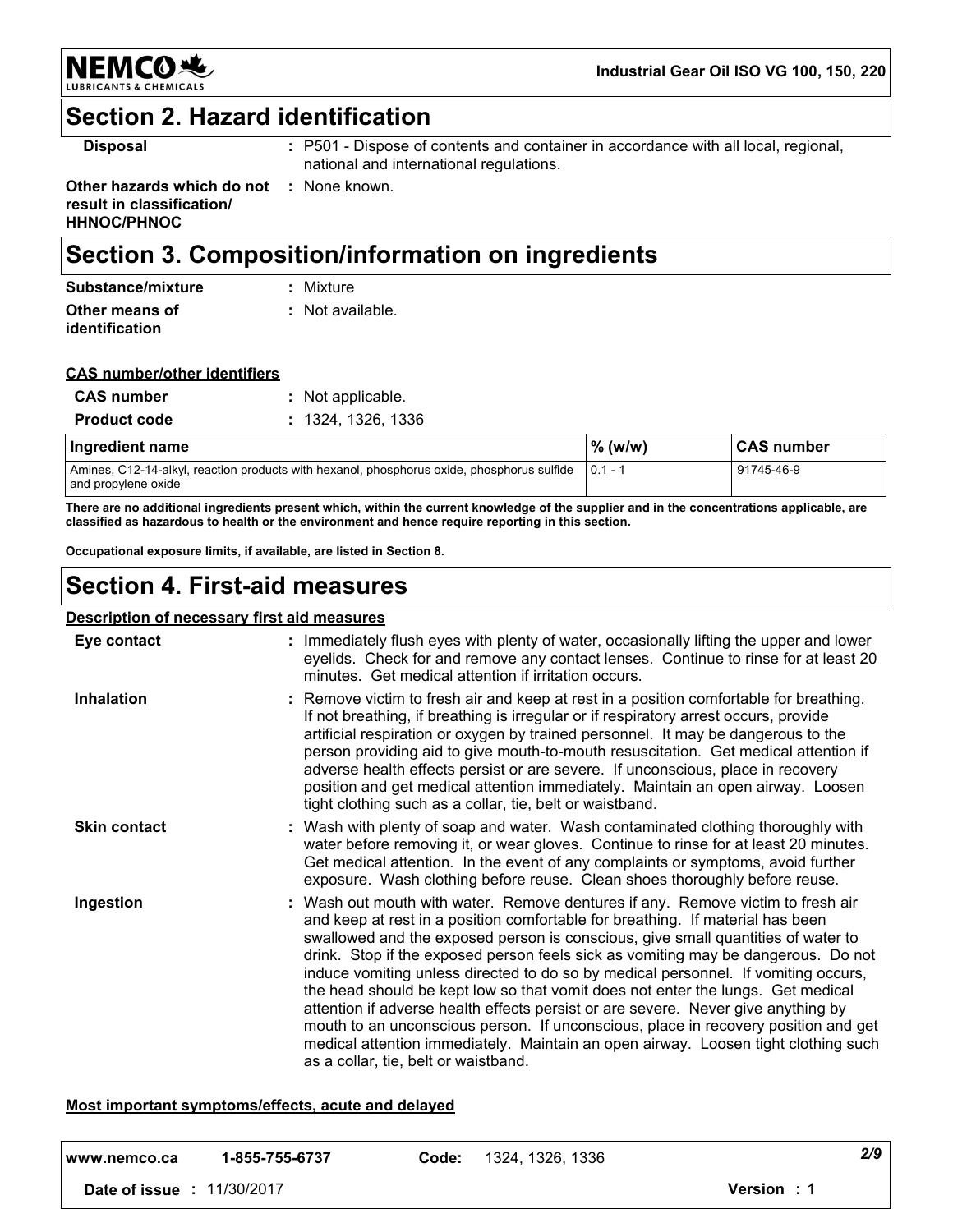**Industrial Gear Oil ISO VG 100, 150, 220**

**NEMCO 地** CHEMICALS LUBRI

## **Section 4. First-aid measures**

| <b>Potential acute health effects</b> |                                                                                                                                                                                                                                                                          |
|---------------------------------------|--------------------------------------------------------------------------------------------------------------------------------------------------------------------------------------------------------------------------------------------------------------------------|
| Eye contact                           | : No known significant effects or critical hazards.                                                                                                                                                                                                                      |
| <b>Inhalation</b>                     | : No known significant effects or critical hazards.                                                                                                                                                                                                                      |
| <b>Skin contact</b>                   | : May cause an allergic skin reaction.                                                                                                                                                                                                                                   |
| Ingestion                             | : No known significant effects or critical hazards.                                                                                                                                                                                                                      |
| Over-exposure signs/symptoms          |                                                                                                                                                                                                                                                                          |
| Eye contact                           | : No known significant effects or critical hazards.                                                                                                                                                                                                                      |
| <b>Inhalation</b>                     | : No known significant effects or critical hazards.                                                                                                                                                                                                                      |
| <b>Skin contact</b>                   | : Adverse symptoms may include the following:<br>irritation<br>redness                                                                                                                                                                                                   |
| Ingestion                             | : No known significant effects or critical hazards.                                                                                                                                                                                                                      |
|                                       | Indication of immediate medical attention and special treatment needed, if necessary                                                                                                                                                                                     |
| Notes to physician                    | : Treat symptomatically. Contact poison treatment specialist immediately if large<br>quantities have been ingested or inhaled.                                                                                                                                           |
| <b>Specific treatments</b>            | : No specific treatment.                                                                                                                                                                                                                                                 |
| <b>Protection of first-aiders</b>     | : No action shall be taken involving any personal risk or without suitable training. It<br>may be dangerous to the person providing aid to give mouth-to-mouth resuscitation.<br>Wash contaminated clothing thoroughly with water before removing it, or wear<br>gloves. |
|                                       |                                                                                                                                                                                                                                                                          |

**See toxicological information (Section 11)**

## **Section 5. Fire-fighting measures**

| <b>Extinguishing media</b>                               |                                                                                                                                                                                                     |
|----------------------------------------------------------|-----------------------------------------------------------------------------------------------------------------------------------------------------------------------------------------------------|
| Suitable extinguishing<br>media                          | : Use an extinguishing agent suitable for the surrounding fire.                                                                                                                                     |
| Unsuitable extinguishing<br>media                        | : None known.                                                                                                                                                                                       |
| Specific hazards arising<br>from the chemical            | : In a fire or if heated, a pressure increase will occur and the container may burst.                                                                                                               |
| <b>Hazardous thermal</b><br>decomposition products       | : No specific data.                                                                                                                                                                                 |
| <b>Special protective actions</b><br>for fire-fighters   | : Promptly isolate the scene by removing all persons from the vicinity of the incident if<br>there is a fire. No action shall be taken involving any personal risk or without<br>suitable training. |
| <b>Special protective</b><br>equipment for fire-fighters | : Fire-fighters should wear appropriate protective equipment and self-contained<br>breathing apparatus (SCBA) with a full face-piece operated in positive pressure<br>mode.                         |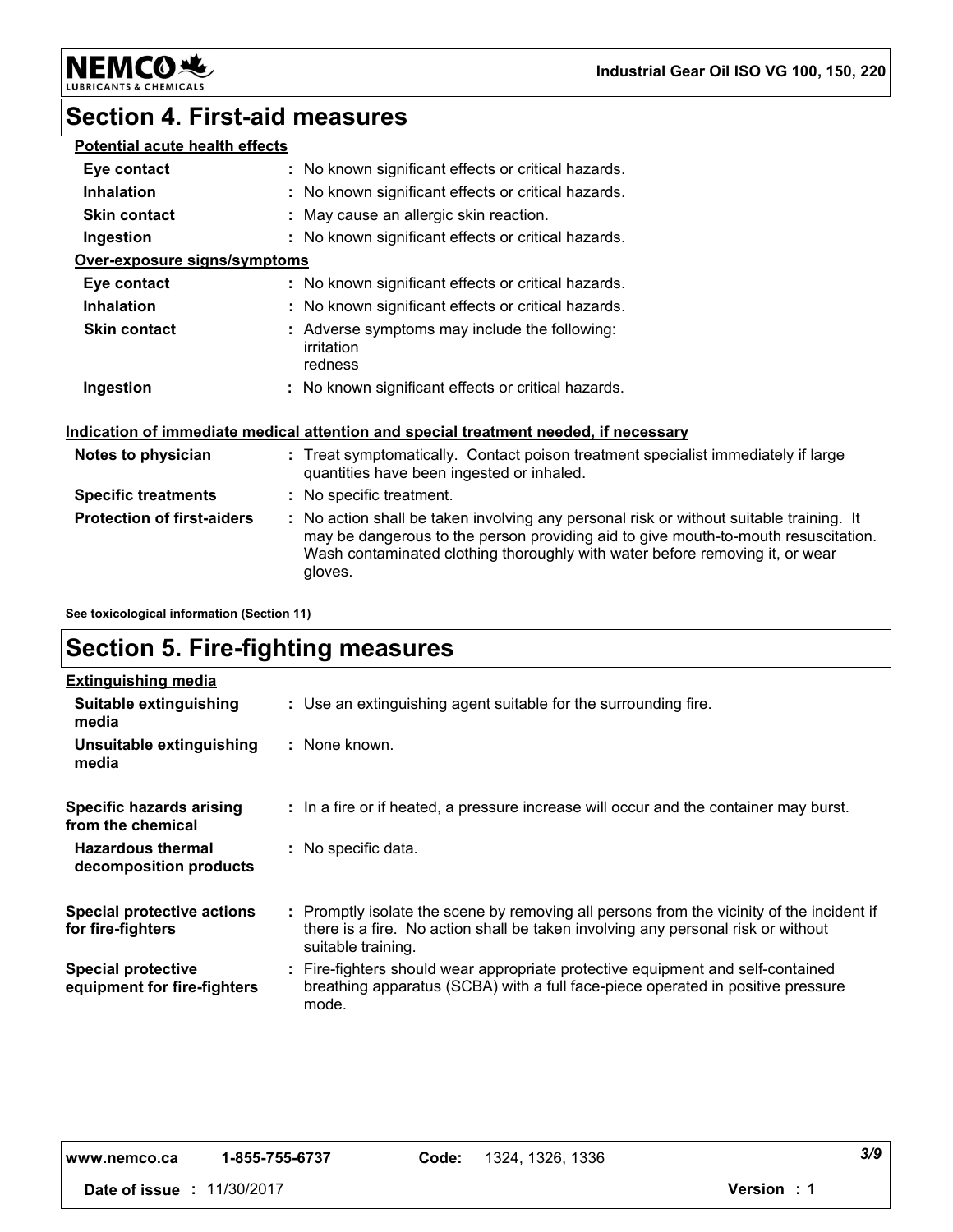**Industrial Gear Oil ISO VG 100, 150, 220**

NEMCOSS **LUBRICANTS & CHEMICALS** 

### **Section 6. Accidental release measures**

|  | Personal precautions, protective equipment and emergency procedures |  |  |
|--|---------------------------------------------------------------------|--|--|
|  |                                                                     |  |  |

| For non-emergency<br>personnel                        | : No action shall be taken involving any personal risk or without suitable training.<br>Evacuate surrounding areas. Keep unnecessary and unprotected personnel from<br>entering. Do not touch or walk through spilled material. Avoid breathing vapor or<br>mist. Provide adequate ventilation. Wear appropriate respirator when ventilation is<br>inadequate. Put on appropriate personal protective equipment. |
|-------------------------------------------------------|------------------------------------------------------------------------------------------------------------------------------------------------------------------------------------------------------------------------------------------------------------------------------------------------------------------------------------------------------------------------------------------------------------------|
| For emergency responders                              | : If specialized clothing is required to deal with the spillage, take note of any<br>information in Section 8 on suitable and unsuitable materials. See also the<br>information in "For non-emergency personnel".                                                                                                                                                                                                |
| <b>Environmental precautions</b>                      | : Avoid dispersal of spilled material and runoff and contact with soil, waterways,<br>drains and sewers. Inform the relevant authorities if the product has caused<br>environmental pollution (sewers, waterways, soil or air).                                                                                                                                                                                  |
| Methods and materials for containment and cleaning up |                                                                                                                                                                                                                                                                                                                                                                                                                  |
| <b>Spill</b>                                          | : Stop leak if without risk. Move containers from spill area. Approach release from<br>upwind. Prevent entry into sewers, water courses, basements or confined areas.                                                                                                                                                                                                                                            |

upwind. Prevent entry into sewers, water courses, basements or confined areas. Wash spillages into an effluent treatment plant or proceed as follows. Contain and collect spillage with non-combustible, absorbent material e.g. sand, earth, vermiculite or diatomaceous earth and place in container for disposal according to local regulations (see Section 13). Dispose of via a licensed waste disposal contractor. Contaminated absorbent material may pose the same hazard as the spilled product. Note: see Section 1 for emergency contact information and Section 13 for waste disposal.

## **Section 7. Handling and storage**

### **Precautions for safe handling**

| <b>Protective measures</b>                                         | : Put on appropriate personal protective equipment (see Section 8). Persons with a<br>history of skin sensitization problems should not be employed in any process in<br>which this product is used. Do not get in eyes or on skin or clothing. Do not ingest.<br>Avoid breathing vapor or mist. Keep in the original container or an approved<br>alternative made from a compatible material, kept tightly closed when not in use.<br>Empty containers retain product residue and can be hazardous. Do not reuse<br>container.                                                    |  |
|--------------------------------------------------------------------|------------------------------------------------------------------------------------------------------------------------------------------------------------------------------------------------------------------------------------------------------------------------------------------------------------------------------------------------------------------------------------------------------------------------------------------------------------------------------------------------------------------------------------------------------------------------------------|--|
| Advice on general<br>occupational hygiene                          | : Eating, drinking and smoking should be prohibited in areas where this material is<br>handled, stored and processed. Workers should wash hands and face before eating,<br>drinking and smoking. See also Section 8 for additional information on hygiene<br>measures. Remove contaminated clothing and protective equipment before entering<br>eating areas.                                                                                                                                                                                                                      |  |
| Conditions for safe storage,<br>including any<br>incompatibilities | : Store in accordance with local regulations. Store in original container protected from<br>direct sunlight in a dry, cool and well-ventilated area, away from incompatible<br>materials (see Section 10) and food and drink. Keep container tightly closed and<br>sealed until ready for use. Containers that have been opened must be carefully<br>resealed and kept upright to prevent leakage. Do not store in unlabeled containers.<br>Use appropriate containment to avoid environmental contamination. See Section 10<br>for incompatible materials before handling or use. |  |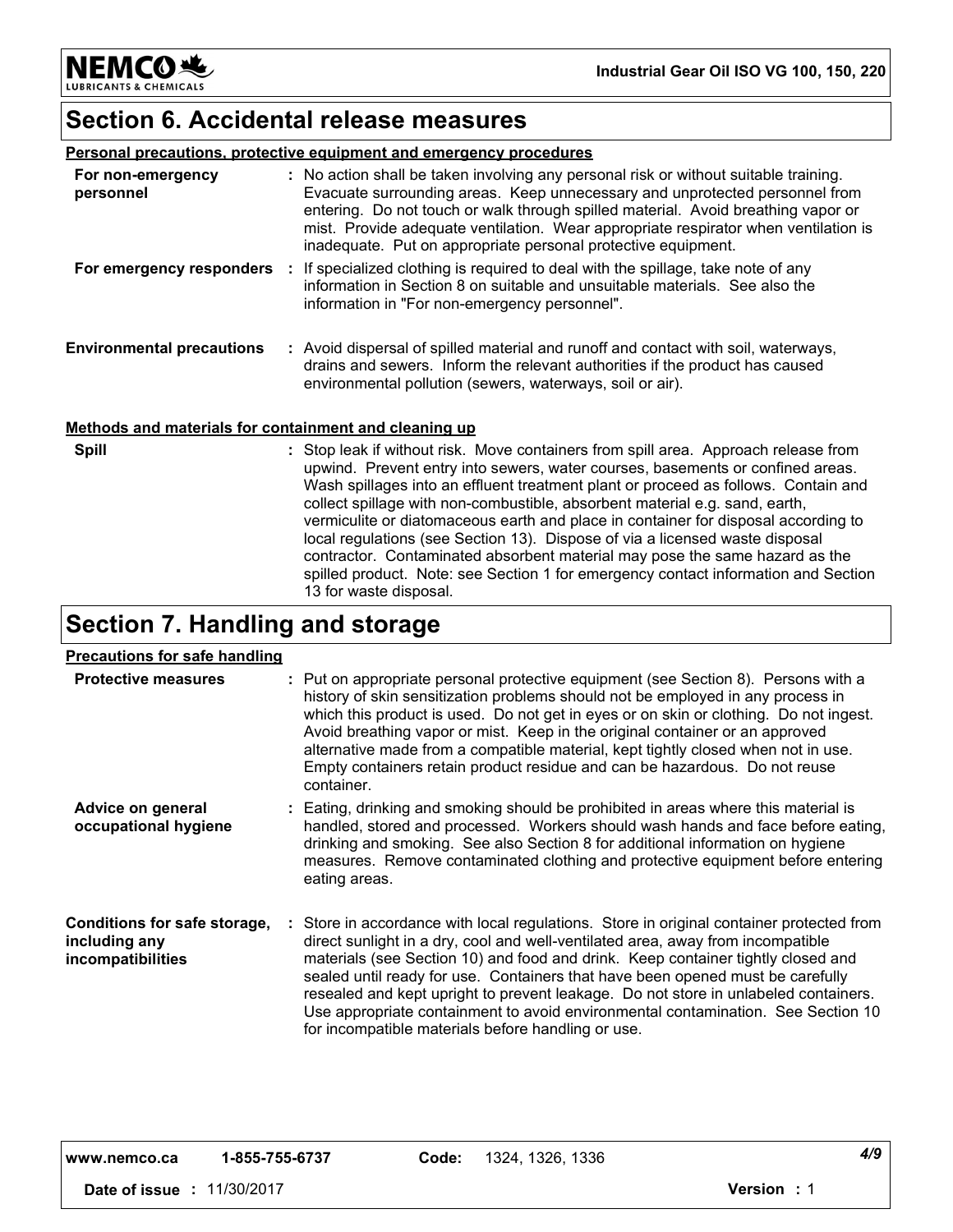

## **Section 8. Exposure controls/personal protection**

### **Control parameters**

### **Occupational exposure limits**

None.

| Appropriate engineering<br>controls       | : Good general ventilation should be sufficient to control worker exposure to airborne<br>contaminants.                                                                                                                                                                                                                                                                                                                                                                                                                                                                                                                   |
|-------------------------------------------|---------------------------------------------------------------------------------------------------------------------------------------------------------------------------------------------------------------------------------------------------------------------------------------------------------------------------------------------------------------------------------------------------------------------------------------------------------------------------------------------------------------------------------------------------------------------------------------------------------------------------|
| <b>Environmental exposure</b><br>controls | : Emissions from ventilation or work process equipment should be checked to ensure<br>they comply with the requirements of environmental protection legislation.                                                                                                                                                                                                                                                                                                                                                                                                                                                          |
| <b>Individual protection measures</b>     |                                                                                                                                                                                                                                                                                                                                                                                                                                                                                                                                                                                                                           |
| <b>Hygiene measures</b>                   | : Wash hands, forearms and face thoroughly after handling chemical products, before<br>eating, smoking and using the lavatory and at the end of the working period.<br>Appropriate techniques should be used to remove potentially contaminated clothing.<br>Contaminated work clothing should not be allowed out of the workplace. Wash<br>contaminated clothing before reusing. Ensure that eyewash stations and safety<br>showers are close to the workstation location.                                                                                                                                               |
| <b>Eye/face protection</b>                | Safety eyewear complying with an approved standard should be used when a risk<br>assessment indicates this is necessary to avoid exposure to liquid splashes, mists,<br>gases or dusts. If contact is possible, the following protection should be worn,<br>unless the assessment indicates a higher degree of protection: safety glasses with<br>side-shields.                                                                                                                                                                                                                                                           |
| <b>Skin protection</b>                    |                                                                                                                                                                                                                                                                                                                                                                                                                                                                                                                                                                                                                           |
| <b>Hand protection</b>                    | : Chemical-resistant, impervious gloves complying with an approved standard should<br>be worn at all times when handling chemical products if a risk assessment indicates<br>this is necessary. Considering the parameters specified by the glove manufacturer,<br>check during use that the gloves are still retaining their protective properties. It<br>should be noted that the time to breakthrough for any glove material may be<br>different for different glove manufacturers. In the case of mixtures, consisting of<br>several substances, the protection time of the gloves cannot be accurately<br>estimated. |
| <b>Body protection</b>                    | : Personal protective equipment for the body should be selected based on the task<br>being performed and the risks involved and should be approved by a specialist<br>before handling this product.                                                                                                                                                                                                                                                                                                                                                                                                                       |
| Other skin protection                     | : Appropriate footwear and any additional skin protection measures should be<br>selected based on the task being performed and the risks involved and should be<br>approved by a specialist before handling this product.                                                                                                                                                                                                                                                                                                                                                                                                 |
| <b>Respiratory protection</b>             | : Based on the hazard and potential for exposure, select a respirator that meets the<br>appropriate standard or certification. Respirators must be used according to a<br>respiratory protection program to ensure proper fitting, training, and other important<br>aspects of use.                                                                                                                                                                                                                                                                                                                                       |

## **Section 9. Physical and chemical properties**

| Date of issue : 11/30/2017 |                                                     |       |                  | Version: 1 |     |
|----------------------------|-----------------------------------------------------|-------|------------------|------------|-----|
| www.nemco.ca               | 1-855-755-6737                                      | Code: | 1324, 1326, 1336 |            | 5/9 |
| <b>Freezing point</b>      | : $-18^{\circ}$ C, $-14^{\circ}$ C, $-12^{\circ}$ C |       |                  |            |     |
| pH                         | : Not available.                                    |       |                  |            |     |
| <b>Odor threshold</b>      | : Not available.                                    |       |                  |            |     |
| Odor                       | : Hydrocarbon. [Strong]                             |       |                  |            |     |
| Color                      | : Dark amber.                                       |       |                  |            |     |
| <b>Physical state</b>      | : Liquid.                                           |       |                  |            |     |
| <b>Appearance</b>          |                                                     |       |                  |            |     |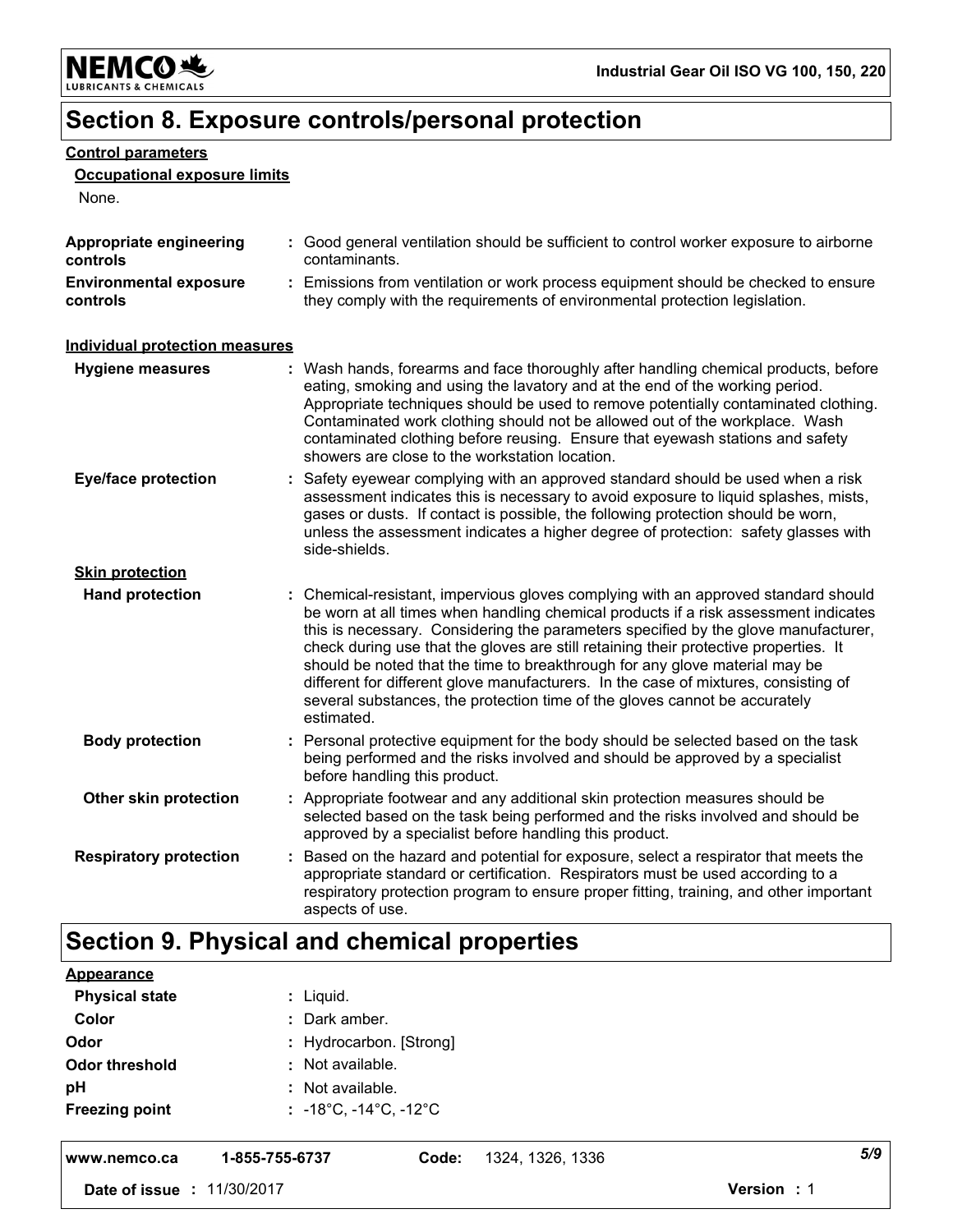

**NEMCO头 LUBRIC** 

## **Section 9. Physical and chemical properties**

| <b>Boiling point</b>                              | $\therefore$ Not available.                                                                 |
|---------------------------------------------------|---------------------------------------------------------------------------------------------|
| <b>Flash point</b>                                | : Open cup: $250^{\circ}$ C, $255^{\circ}$ C, $258^{\circ}$ C                               |
| <b>Evaporation rate</b>                           | $\therefore$ Not available.                                                                 |
| Flammability (solid, gas)                         | : Not available.                                                                            |
| Lower and upper explosive<br>(flammable) limits   | $\therefore$ Not available.                                                                 |
| Vapor pressure                                    | $\therefore$ Not available.                                                                 |
| Vapor density                                     | : Not available.                                                                            |
| <b>Relative density</b>                           | $\therefore$ Not available.                                                                 |
| <b>Solubility</b>                                 | : Insoluble in water.                                                                       |
| <b>Partition coefficient: n-</b><br>octanol/water | $\therefore$ Not available.                                                                 |
| <b>Auto-ignition temperature</b>                  | $\therefore$ Not available.                                                                 |
| <b>Decomposition temperature</b>                  | : Not available.                                                                            |
| Viscosity                                         | : Kinematic: 11.1, 14.5, 18.7 cSt (100 $^{\circ}$ C)<br>Kinematic: 100, 150, 220 cSt (40°C) |

# **Section 10. Stability and reactivity**

| <b>Hazardous decomposition</b><br>products   | : Under normal conditions of storage and use, hazardous decomposition products<br>should not be produced. |
|----------------------------------------------|-----------------------------------------------------------------------------------------------------------|
| Incompatible materials                       | : Reactive or incompatible with the following materials: oxidizing materials.                             |
| <b>Conditions to avoid</b>                   | : No specific data.                                                                                       |
| <b>Possibility of hazardous</b><br>reactions | : Under normal conditions of storage and use, hazardous reactions will not occur.                         |
| <b>Chemical stability</b>                    | : The product is stable.                                                                                  |
| <b>Reactivity</b>                            | : No specific test data related to reactivity available for this product or its ingredients.              |

# **Section 11. Toxicological information**

| Information on toxicological effects |                           |                   |
|--------------------------------------|---------------------------|-------------------|
| <b>Acute toxicity</b>                |                           |                   |
| There is no data available.          |                           |                   |
| <b>Irritation/Corrosion</b>          |                           |                   |
| There is no data available.          |                           |                   |
| <b>Sensitization</b>                 |                           |                   |
| There is no data available.          |                           |                   |
| <b>Mutagenicity</b>                  |                           |                   |
| There is no data available.          |                           |                   |
| Carcinogenicity                      |                           |                   |
| There is no data available.          |                           |                   |
| <b>Reproductive toxicity</b>         |                           |                   |
| 1-855-755-6737<br>www.nemco.ca       | 1324, 1326, 1336<br>Code: | 6/9               |
| Date of issue : 11/30/2017           |                           | <b>Version: 1</b> |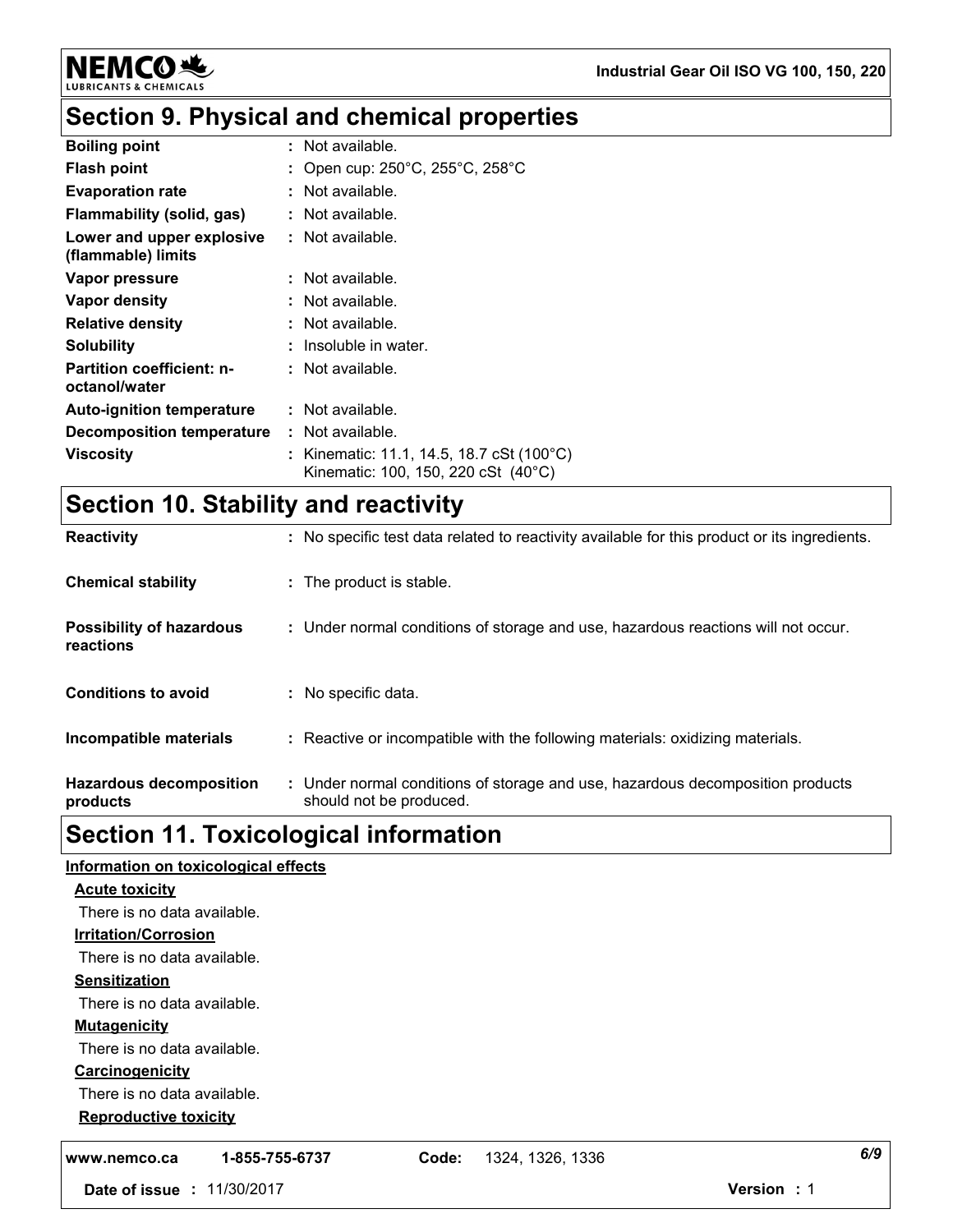**NEMCO头** LUBRICANTS & CHEMICALS

# **Section 11. Toxicological information**

| There is no data available.                        |                                                                                          |
|----------------------------------------------------|------------------------------------------------------------------------------------------|
| <b>Teratogenicity</b>                              |                                                                                          |
| There is no data available.                        |                                                                                          |
| Specific target organ toxicity (single exposure)   |                                                                                          |
| There is no data available.                        |                                                                                          |
| Specific target organ toxicity (repeated exposure) |                                                                                          |
| There is no data available.                        |                                                                                          |
| <b>Aspiration hazard</b>                           |                                                                                          |
| There is no data available.                        |                                                                                          |
|                                                    |                                                                                          |
| Information on the likely<br>routes of exposure    | : Dermal contact. Eye contact. Inhalation. Ingestion.                                    |
| <b>Potential acute health effects</b>              |                                                                                          |
| Eye contact                                        | No known significant effects or critical hazards.                                        |
| <b>Inhalation</b>                                  | No known significant effects or critical hazards.                                        |
| <b>Skin contact</b>                                | : May cause an allergic skin reaction.                                                   |
| Ingestion                                          | : No known significant effects or critical hazards.                                      |
|                                                    |                                                                                          |
|                                                    | Symptoms related to the physical, chemical and toxicological characteristics             |
| Eye contact                                        | : No known significant effects or critical hazards.                                      |
| <b>Inhalation</b>                                  | : No known significant effects or critical hazards.                                      |
| <b>Skin contact</b>                                | Adverse symptoms may include the following:                                              |
|                                                    | irritation<br>redness                                                                    |
| Ingestion                                          | : No known significant effects or critical hazards.                                      |
|                                                    |                                                                                          |
|                                                    | Delayed and immediate effects and also chronic effects from short and long term exposure |
| <b>Short term exposure</b>                         |                                                                                          |
| <b>Potential immediate</b>                         | : No known significant effects or critical hazards.                                      |
| effects                                            |                                                                                          |
| <b>Potential delayed effects</b>                   | : No known significant effects or critical hazards.                                      |
| Long term exposure                                 |                                                                                          |
| <b>Potential immediate</b><br>effects              | : No known significant effects or critical hazards.                                      |
| <b>Potential delayed effects</b>                   | No known significant effects or critical hazards.                                        |
| <b>Potential chronic health effects</b>            |                                                                                          |
| <b>General</b>                                     | Once sensitized, a severe allergic reaction may occur when subsequently exposed          |
|                                                    | to very low levels.                                                                      |
| Carcinogenicity                                    | No known significant effects or critical hazards.                                        |
| <b>Mutagenicity</b>                                | No known significant effects or critical hazards.                                        |
| <b>Teratogenicity</b>                              | No known significant effects or critical hazards.                                        |
| <b>Developmental effects</b>                       | No known significant effects or critical hazards.                                        |
| <b>Fertility effects</b>                           | No known significant effects or critical hazards.                                        |
|                                                    |                                                                                          |

### **Numerical measures of toxicity**

| www.nemco.ca  | 1-855-755-6737 | Code: | 1324, 1326, 1336 | 7/9        |  |
|---------------|----------------|-------|------------------|------------|--|
| Date of issue | 11/30/2017     |       |                  | Version: 1 |  |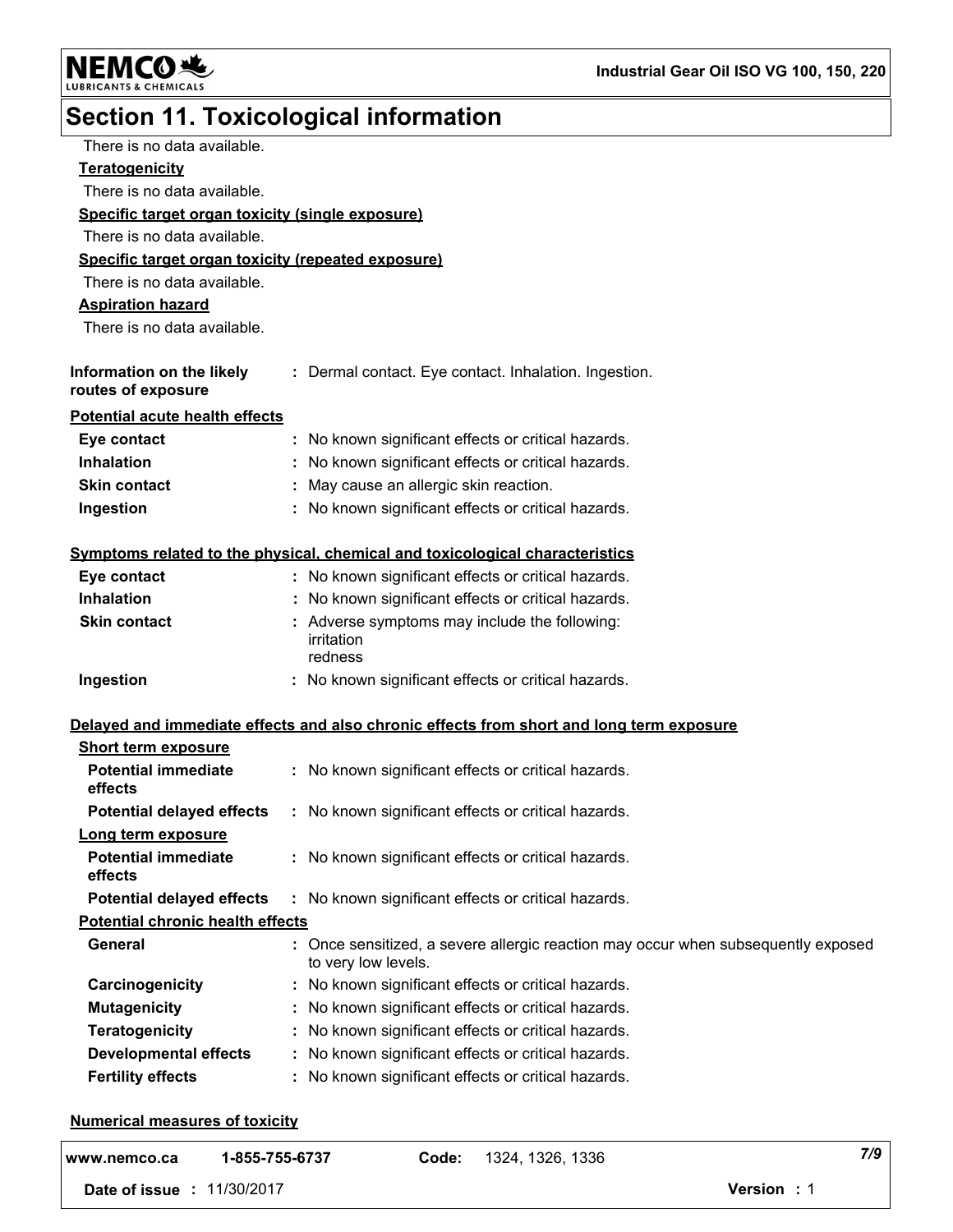

### **Section 11. Toxicological information**

### **Acute toxicity estimates**

There is no data available.

## **Section 12. Ecological information**

### **Toxicity**

There is no data available.

### **Persistence and degradability**

There is no data available.

### **Bioaccumulative potential**

There is no data available.

| <u>Mobility in soil</u>                                |                               |
|--------------------------------------------------------|-------------------------------|
| Soil/water partition<br>coefficient (K <sub>oc</sub> ) | : There is no data available. |

**Other adverse effects** : No known significant effects or critical hazards.

### **Section 13. Disposal considerations**

The generation of waste should be avoided or minimized wherever possible. Disposal of this product, solutions and any by-products should comply with the requirements of environmental protection and waste disposal legislation and any regional local authority requirements. Dispose of surplus and non-recyclable products via a licensed waste disposal contractor. Waste should not be disposed of untreated to the sewer unless fully compliant with the requirements of all authorities with jurisdiction. Waste packaging should be recycled. Incineration or landfill should only be considered when recycling is not feasible. This material and its container must be disposed of in a safe way. Care should be taken when handling empty containers that have not been cleaned or rinsed out. Empty containers or liners may retain some product residues. Avoid dispersal of spilled material and runoff and contact with soil, waterways, drains and sewers. **Disposal methods :**

## **Section 14. Transport information**

|                               | <b>TDG Classification</b> | <b>IMDG</b>               | <b>IATA</b>    |
|-------------------------------|---------------------------|---------------------------|----------------|
| <b>UN number</b>              | Not regulated.            | Not regulated.            | Not regulated. |
| UN proper<br>shipping name    |                           |                           |                |
| Transport<br>hazard class(es) |                           |                           |                |
| <b>Packing group</b>          |                           |                           |                |
| www.nemco.ca                  | 1-855-755-6737            | Code:<br>1324, 1326, 1336 | 8/9            |

**Date of issue :** 11/30/2017 **Version :** 1